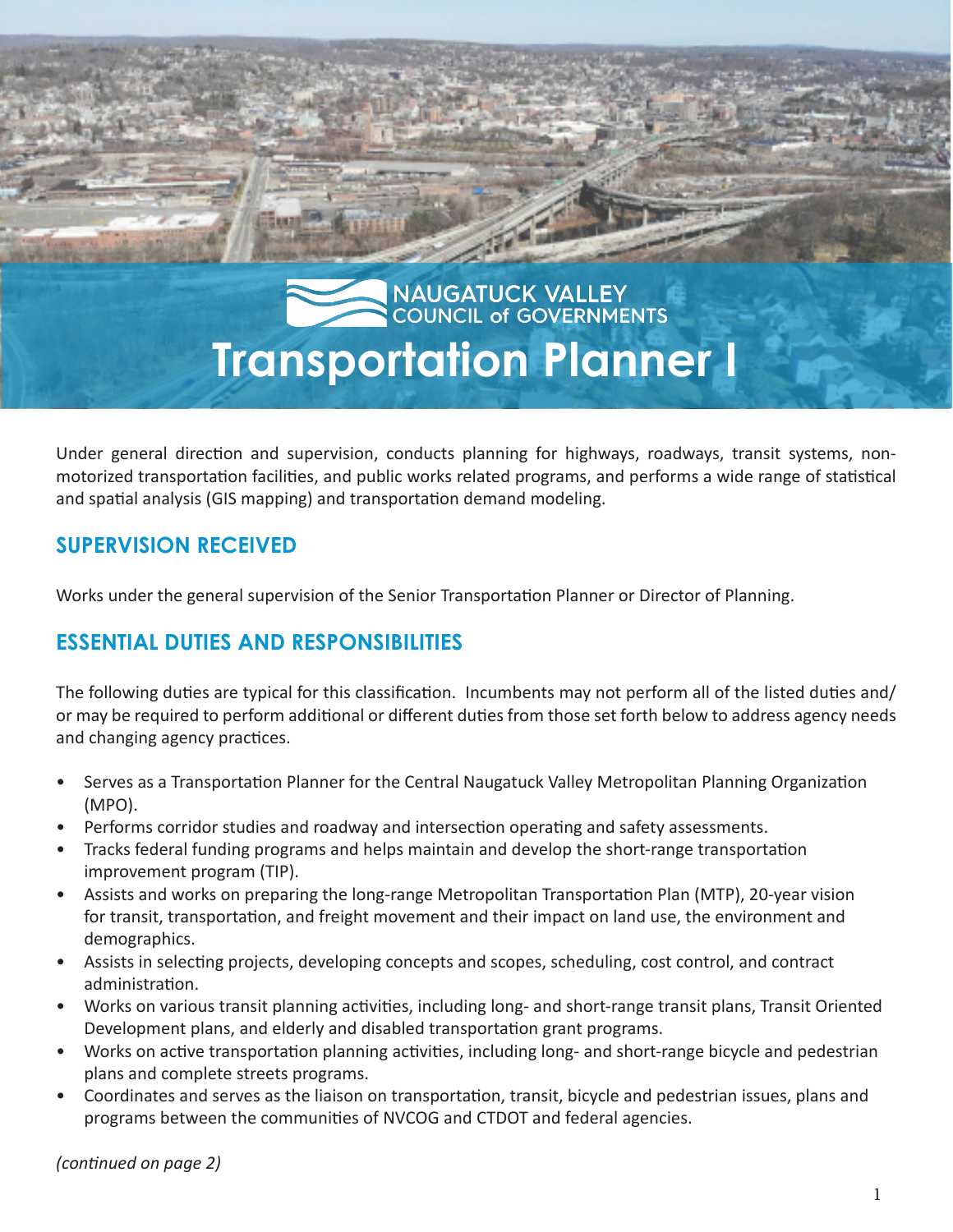- Works on the NVCOG's Highway Performance Monitoring program, including conducting manual traffic counts, installation of traffic counting equipment, conducting travel time studies, conducting research, and developing and maintaining transportation and traffic databases, and links transportation data with Geographic Information Systems.
- Assists with the design, development, loading and maintenance of spatial databases to enable statistical analysis, geographic analysis and mapping using GIS software, and assists with graphic maps and data for multiple corridor studies for analysis and meeting preparations.
- Consults with town engineers and public works directors and provides municipalities with technical assistance on federal and state transportation planning issues.
- Assists with graphic maps and data for multiple corridor studies for analysis and meeting preparation.
- Demonstrates continuous effort to improve operations, decrease turnaround times, streamline work processes, and work cooperatively and jointly to provide seamless customer service.



## **Knowledge of:**

- Federal funding programs and CTDOT policies and procedures.
- Principles and practices of transportation planning and traffic engineering, applications, including procedures for project development, implementation and management.
- Principles and practices of transportation demand modeling and forecasting
- GIS activities and analysis related to transportation or transit planning, including data base design and management, programming/customizing, maintenance, mapping and networking.
- Local and regional transportation planning, review, and approval processes.
- MS Office suite of applications, including Word, Excel, PowerPoint and Access.

## **Ability to:**

- Convey technical concepts to persons with limited technical knowledge.
- Analyze and interpret data to reach logical conclusions.
- Manage multiple and rapidly changing priorities.
- Maintain effectiveness under pressure of variable time constraints and deadlines.
- Effectively and coherently communicate technical information verbally to peers, committee members and other interested parties.
- Prepare clear, concise, and comprehensive documents, reports, correspondence and other written materials.
- Establish and maintain effective working relationships with consultants, developers, property owners, elected officials, community representatives, co-workers, federal and state agencies, and others encountered in the course of the work.